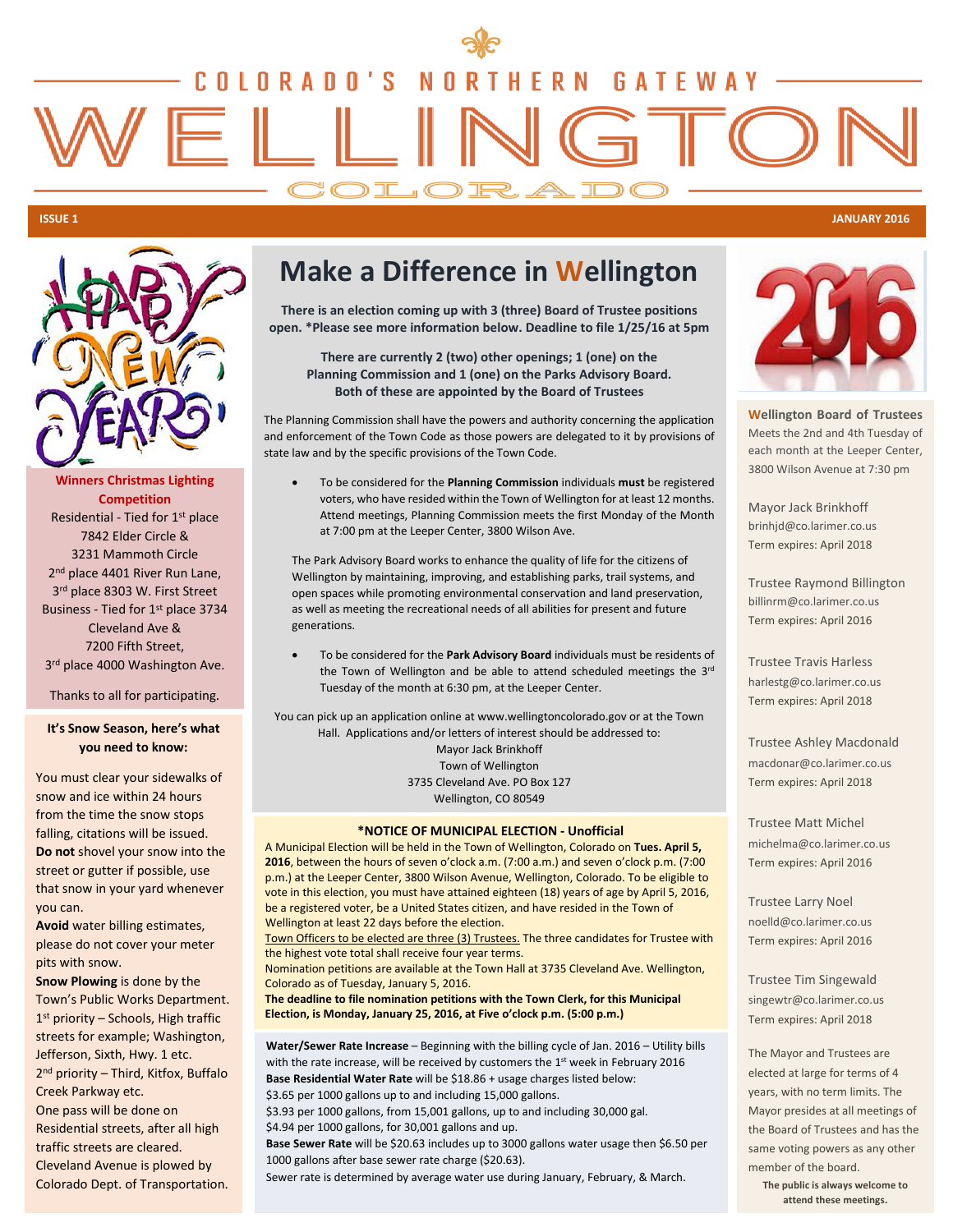# Town of Wellington 2016

|    |  | January              |  |                                 |                      | <b>February</b> |  |  |                      | March |                                     |  |
|----|--|----------------------|--|---------------------------------|----------------------|-----------------|--|--|----------------------|-------|-------------------------------------|--|
|    |  | Su Mo Tu We Th Fr Sa |  |                                 | Su Mo Tu We Th Fr Sa |                 |  |  | Su Mo Tu We Th Fr Sa |       |                                     |  |
|    |  |                      |  | 3 4 5 6 7 8 9 7 8 9 10 11 12 13 |                      |                 |  |  |                      |       | $1 \quad 2 \quad 3 \quad 4 \quad 5$ |  |
|    |  |                      |  |                                 |                      |                 |  |  | 6 7 8 9 10 11 12     |       |                                     |  |
|    |  | 10 11 12 13 14 15 16 |  |                                 | 14 15 16 17 18 19 20 |                 |  |  | 13 14 15 16 17 18 19 |       |                                     |  |
|    |  | 17 18 19 20 21 22 23 |  |                                 | 21 22 23 24 25 26 27 |                 |  |  | 20 21 22 23 24 20 21 |       |                                     |  |
|    |  | 24 25 26 27 28 29 30 |  |                                 | 28 29                |                 |  |  | 27 28 29 30 31       |       |                                     |  |
| 31 |  |                      |  |                                 |                      |                 |  |  |                      |       |                                     |  |
|    |  |                      |  |                                 |                      |                 |  |  |                      |       |                                     |  |

|                             | January |  |                   |                      | February |  |  | March |                      |  |  |
|-----------------------------|---------|--|-------------------|----------------------|----------|--|--|-------|----------------------|--|--|
| <b>Su Mo Tu We Th Fr Sa</b> |         |  |                   | Su Mo Tu We Th Fr Sa |          |  |  |       | Su Mo Tu We Th Fr Sa |  |  |
| 3   4   5   6   7   8   9   |         |  |                   | 1 2 3 4 5 6          |          |  |  |       | 1 2 3 4 5            |  |  |
|                             |         |  | 7 8 9 10 11 12 13 |                      |          |  |  |       | 6 7 8 9 10 11 12     |  |  |
| I0 11 12 13 14 15 16        |         |  |                   | 14 15 16 17 18 19 20 |          |  |  |       | 13 14 15 16 17 18 19 |  |  |
| 17 18 19 20 21 22 23        |         |  |                   | 21 22 23 24 25 26 27 |          |  |  |       | 20 21 22 23 24 20 21 |  |  |
| 24 25 26 27 28 29 30        |         |  |                   | 28 29                |          |  |  |       | 27 28 29 30 31       |  |  |
|                             |         |  |                   |                      |          |  |  |       |                      |  |  |

| WELLY       |  |
|-------------|--|
|             |  |
|             |  |
|             |  |
| $\mathsf R$ |  |

|  | <b>March</b> |                                     |  |  |
|--|--------------|-------------------------------------|--|--|
|  |              | Su Mo Tu We Th Fr Sa                |  |  |
|  |              | $1 \quad 2 \quad 3 \quad 4 \quad 5$ |  |  |
|  |              | 6 7 8 9 10 11 12                    |  |  |
|  |              | 13 14 15 16 17 18 19                |  |  |
|  |              | 20 21 22 23 24 20 21                |  |  |
|  |              | 27 28 29 30 31                      |  |  |
|  |              |                                     |  |  |

| APU II |  |                    |  |  |                                       |  |  |  |  |  |  |  |
|--------|--|--------------------|--|--|---------------------------------------|--|--|--|--|--|--|--|
|        |  | ∣Mo Tu We Th Fr Sa |  |  |                                       |  |  |  |  |  |  |  |
|        |  |                    |  |  | $\begin{array}{cc} 1 & 2 \end{array}$ |  |  |  |  |  |  |  |
|        |  | 4 5 6 7 8 9        |  |  |                                       |  |  |  |  |  |  |  |
|        |  | 11 12 13 14 15 16  |  |  |                                       |  |  |  |  |  |  |  |
|        |  | 18 19 20 21 22 23  |  |  |                                       |  |  |  |  |  |  |  |
|        |  | 25 26 27 28 29 30  |  |  |                                       |  |  |  |  |  |  |  |
|        |  |                    |  |  |                                       |  |  |  |  |  |  |  |

|  |  | Su Mo Tu We Th Fr Sa                           |             |  |
|--|--|------------------------------------------------|-------------|--|
|  |  |                                                | $1 \quad 2$ |  |
|  |  | $3 \times 5 = 6$ 7 8 9<br>10 11 12 13 14 15 16 |             |  |
|  |  |                                                |             |  |
|  |  | 17 18 19 20 21 22 23                           |             |  |
|  |  | 24 25 26 27 28 29 30                           |             |  |

| April |  |                      |  |  |            |  |                      | <u>May</u> |  |  | June |                |                                                 |  |
|-------|--|----------------------|--|--|------------|--|----------------------|------------|--|--|------|----------------|-------------------------------------------------|--|
|       |  | Su Mo Tu We Th Fr Sa |  |  |            |  | Su Mo Tu We Th Fr Sa |            |  |  |      |                | Su Mo Tu We Th Fr Sa                            |  |
|       |  |                      |  |  | $1\quad 2$ |  | 1 2 3 4 5 6 7        |            |  |  |      |                | $\begin{array}{cccc} 1 & 2 & 3 & 4 \end{array}$ |  |
|       |  | 3 4 5 6 7 8 9        |  |  |            |  | 8 9 10 11 12 13 14   |            |  |  |      |                | 5 6 7 8 9 10 11                                 |  |
|       |  | 10 11 12 13 14 15 16 |  |  |            |  | 15 16 17 18 19 20 21 |            |  |  |      |                | 12 13 14 15 16 17 18                            |  |
|       |  | 17 18 19 20 21 22 23 |  |  |            |  | 22 23 24 25 26 27 28 |            |  |  |      |                | 19 20 21 22 23 24 25                            |  |
|       |  | 24 25 26 27 28 29 30 |  |  |            |  | 29,30,31             |            |  |  |      | 26 27 28 29 30 |                                                 |  |
|       |  |                      |  |  |            |  |                      |            |  |  |      |                |                                                 |  |

| July |  |                      |  |  |            |                                 |                      | August |  |  |  | <b>September</b>     |  |  |
|------|--|----------------------|--|--|------------|---------------------------------|----------------------|--------|--|--|--|----------------------|--|--|
|      |  | Su Mo Tu We Th Fr Sa |  |  |            |                                 | Su Mo Tu We Th Fr Sa |        |  |  |  | Su Mo Tu We Th Fr Sa |  |  |
|      |  |                      |  |  | $1\quad 2$ |                                 | 1 2 3 4 5 6          |        |  |  |  |                      |  |  |
|      |  |                      |  |  |            | 3 4 5 6 7 8 9 7 8 9 10 11 12 13 |                      |        |  |  |  | 45678910             |  |  |
|      |  | 10 11 12 13 14 15 16 |  |  |            |                                 | 14 15 16 17 18 19 20 |        |  |  |  | 11 12 13 14 15 16 17 |  |  |
|      |  | 17 18 19 20 21 22 23 |  |  |            |                                 | 21 22 23 24 25 26 27 |        |  |  |  | 18 19 20 21 22 23 24 |  |  |
|      |  | 24 25 26 27 28 29 30 |  |  |            |                                 | 28 29 30 31          |        |  |  |  | 25 26 27 28 29 30    |  |  |

| June |                      |                     |  |
|------|----------------------|---------------------|--|
|      | Su Mo Tu We Th Fr Sa |                     |  |
|      |                      | $2 \quad 3 \quad 4$ |  |
|      | 5 6 7 8 9 10 11      |                     |  |
|      | 12 13 14 15 16 17 18 |                     |  |
|      | 19 20 21 22 23 24 25 |                     |  |
|      | 26 27 28 29 30       |                     |  |

| $\sim$ $\sim$ $\sim$ $\sim$ $\sim$ $\sim$ |  |                                        |  |                     |  |  |  |  |  |  |
|-------------------------------------------|--|----------------------------------------|--|---------------------|--|--|--|--|--|--|
|                                           |  | Su Mo Tu We Th Fr Sa                   |  |                     |  |  |  |  |  |  |
|                                           |  |                                        |  | $1 \quad 2 \quad 3$ |  |  |  |  |  |  |
|                                           |  | 4 8 6 7 8 9 10<br>11 12 13 14 15 16 17 |  |                     |  |  |  |  |  |  |
|                                           |  |                                        |  |                     |  |  |  |  |  |  |
|                                           |  | 18 19 20 21 22 23 24                   |  |                     |  |  |  |  |  |  |
|                                           |  | 25 26 27 28 29 30                      |  |                     |  |  |  |  |  |  |
|                                           |  |                                        |  |                     |  |  |  |  |  |  |

| October              |    |             |  |  |  |  |             |  | November |                      |  |                      | <b>December</b> |          |                     |  |
|----------------------|----|-------------|--|--|--|--|-------------|--|----------|----------------------|--|----------------------|-----------------|----------|---------------------|--|
| Su Mo Tu We Th Fr Sa |    |             |  |  |  |  |             |  |          | Su Mo Tu We Th Fr Sa |  | Su Mo Tu We Th Fr Sa |                 |          |                     |  |
|                      |    |             |  |  |  |  |             |  |          | $1 \ 2 \ 3 \ 4 \ 5$  |  |                      |                 |          | $1 \quad 2 \quad 3$ |  |
| 2 3 4 5 6 7 8        |    |             |  |  |  |  |             |  |          | $6$ 7 8 9 10 11 12   |  | $4 \quad 5 \quad 6$  |                 | 7 8 9 10 |                     |  |
| 9 10 11 12 13 14 15  |    |             |  |  |  |  | $13 \t14$   |  |          | 15 16 17 18 19       |  | 11 12 13 14 15 16 17 |                 |          |                     |  |
| $16$ 17              | 18 | 19 20 21 22 |  |  |  |  |             |  |          | 20 21 22 23 24 25 26 |  | $18$ 19              | 20 21 22 23 24  |          |                     |  |
| 23 24 25 26 27 28 29 |    |             |  |  |  |  | 27 28 29 30 |  |          |                      |  | 25 26 27 28 29 30 31 |                 |          |                     |  |
| <b>20.24</b>         |    |             |  |  |  |  |             |  |          |                      |  |                      |                 |          |                     |  |

**30 31**

**31**

**Town Hall will be Closed**

| <b>Board of Trustees</b>   | 7:30 pm - 2nd and 4th Tuesday                                                            |
|----------------------------|------------------------------------------------------------------------------------------|
| <b>Planning Commission</b> | 7:00 pm - 1st Monday of the month, that's not a holiday                                  |
| <b>Municipal Court</b>     | 7:00 pm - 1st Wednesday of the month, that's not a holiday                               |
| <b>CAC</b>                 | 6:00 pm - 3rd Monday of the month                                                        |
| <b>Park Advisory Board</b> | 6:30 pm - 3rd Tuesday of the month                                                       |
| <b>Board of Adjustment</b> | 7:00 pm - 4th Thursday of the month, when necessary                                      |
| <b>Housing Authority</b>   | 5:30 pm - Meets Quarterly on the 1st Thursday at 3914 Roosevelt Ave.                     |
|                            | All meetings are held at the Leeper Center - 3800 Wilson Avenue, unless otherwise noted. |
|                            | Information and Agenda's for meetings can be found at www.wellingtoncolorado.gov         |